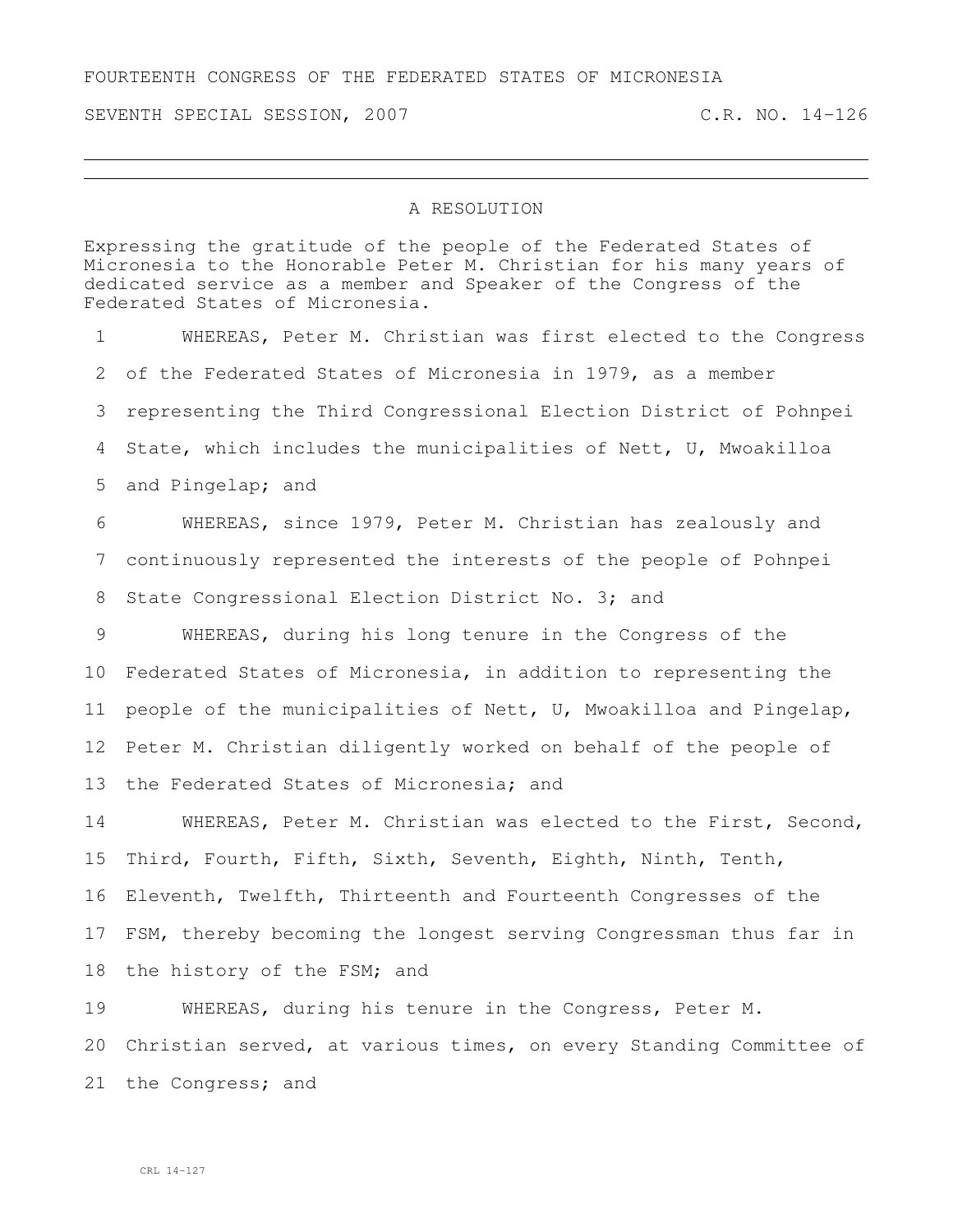C.R. NO. 14-126

 WHEREAS, in recognition of his diligent efforts on behalf of the people of the FSM, his organizational and leadership abilities, and his dedication to the principles of democracy, his fellow members first elected him Speaker of the FSM Congress 5 during the 13<sup>th</sup> FSM Congress and reelected him to the Speakership 6 of the  $14^{\text{th}}$  FSM Congress; and

7 WHEREAS, Peter M. Christian represented the Congress and people of the WHEREAS, in addition to his legislative responsibilities, he served as Chief Negotiator for the Amended Compact of Free Association between the FSM and the United States of America; and WHEREAS, Peter M. Christian's many positive and productive contributions to the Congress and to the Federated States of Micronesia are too numerous to be listed herein; now, therefore, BE IT RESOLVED by the Fourteenth Congress of the Federated States of Micronesia, Seventh Special Session, 2007, that the Congress of the Federated States of Micronesia hereby expresses its sincere thanks and the sincere gratitude of the people of the Federated States of Micronesia to Peter M. Christian, the longest- serving Congressman in FSM history, for his dedication to public service, his personal sacrifice, and his vision in helping the Congress and the people of the Federated States of Micronesia; 

- 
- 

BE IT FURTHER RESOLVED that certified copies of this

of 3